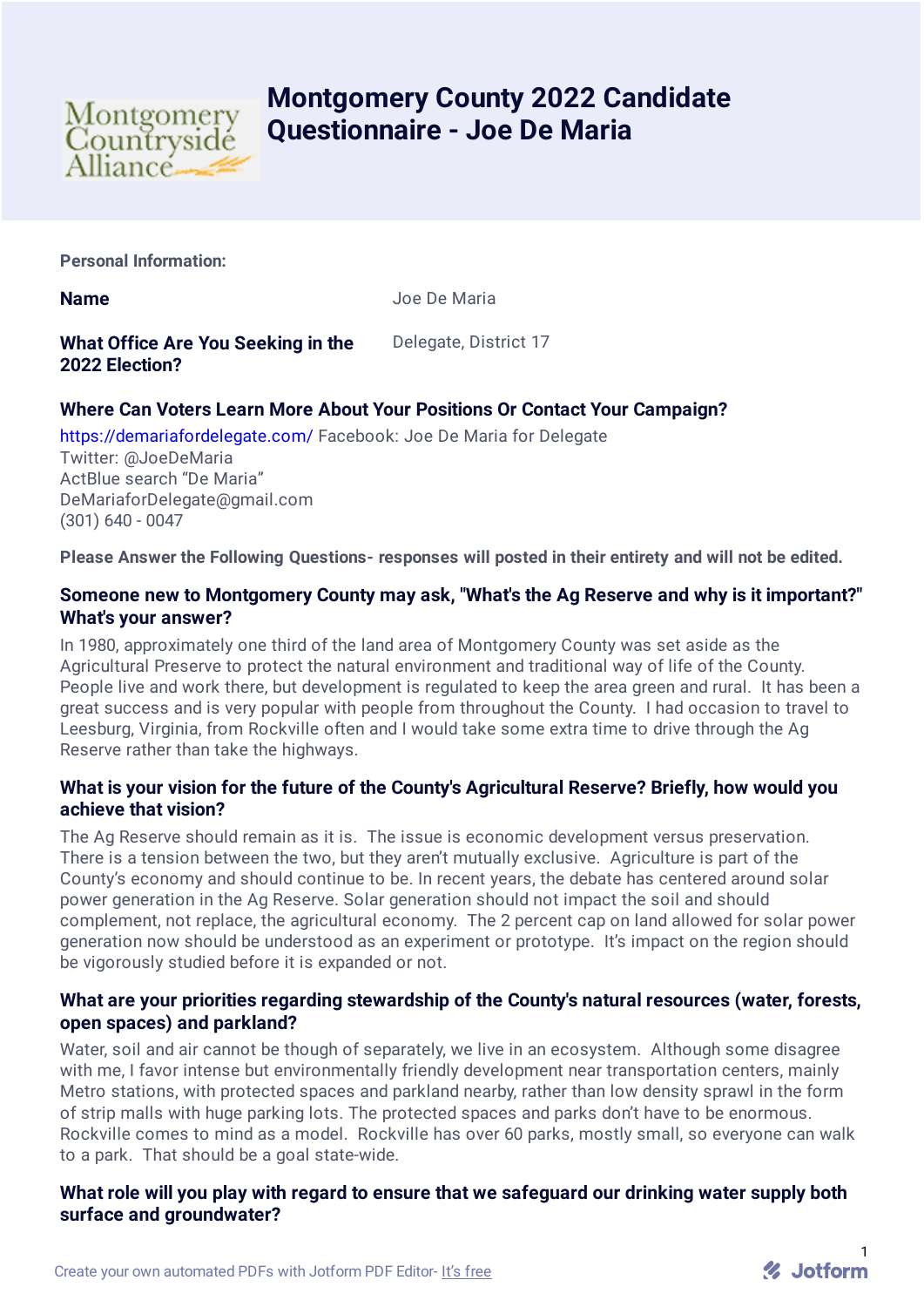Water supply and water quality have been affected by climate change and will continue to be. I would favor preventing development of properties close to rivers and reservoirs or having strict environmental controls for development in such areas.

## **What are your top priorities to help the County address climate change? What role will the Ag Reserve play?**

With 3,000 miles of tidal coastline in Maryland, rising sea levels due to climate change threatens the economy and way of life of all Marylanders. Legislation to combat climate change in this year's General Assembly sets a new standard for what states can do to address climate change and I fully support it. In the future, we must think of new ways to combat climate change such as mandating that state government properties be "green" and conform to standards such as those set out by Leadership in Energy and Environmental Design (LEED). By making preservation of the Ag Reserve a priority, development outside the Reserve will have to be sensible and not harmful to the Reserve. Its preservation stands as our conscience for controlling development outside the Reserve.

#### **What more can be done to support our local farm businesses and rural communities?**

Nutritional programs which receive state funds could be required to source locally before going out of state, provided prices are comparable. This would create sustainable demand for local farm products.

#### **What are your regional transportation priorities? Do you support M83 and an additional Potomac bridge and outer beltway through the Reserve or adjacent rural zones?**

Transportation planning should accommodate land preservation. The American Legion Bridge between Maryland and Virginia on I-495 should be modernized before another bridge is contemplated. Governors Hogan and Northam had a plan to cooperate to modernize the American Legion Bridge which has been set aside by Governor Youngkin. Rather than another beltway road, we should contemplate a WMATA Metro Belt connecting towns and cities closer in. Now, all Metro lines go through downtown Washington. Rockville and Tysons Corner are seven miles apart, but it takes more than 90 minutes to travel between those two stations via Metro. A direct line would facilitate fast, efficient travel on such a trip and take cars off the road without building through the Ag Reserve.

## **How should our County manage its solid waste? What role should incineration, composting and recycling play?**

Solid waste is a problem. Exporting it to other states works now, but how long can those states continue to accept our trash? Incineration has environmental downsides and recycling is not as profitable as expected. We need to explore ways that make recycling and composting profitable while reducing use of plastics. The ban on plastic straws in Montgomery County is a good start, so why not ban plastic bags also? Paper or cardboard packaging is biodegradable and works fine in most cases. As a caveat, plastic is excellent for medical and pharmaceutical products which must be kept sterile, but you don't need to keep bananas from the supermarket sterile.

## **What are your views on the general plan update "Thrive 2050," both the process and the draft now before the Council?**

Because it is a long-range, comprehensive planning document, the County Council should take its time to consider and hear from all stakeholders. Re-integration of the environment/water quality/climate resilience sections of the

Plan would be good. Whatever Plan emerges from the process, it must be consistent with the County's strategy to combat climate change and preserve the Ag Reserve.

#### **Do you believe that the way that local government branches, state entities, and the public currently interact can be improved? If so, what steps would you take?**

Public officials must consciously rebuild trust in our government institutions. Lack of public trust is a crisis. Elected officials must listen to the public, not just their "base." Officials are elected to represent and serve everyone, not just those who might vote for them. When we see the Black Lives Matter protests and working-class white Americans embrace neo-fascism, it indicates large numbers